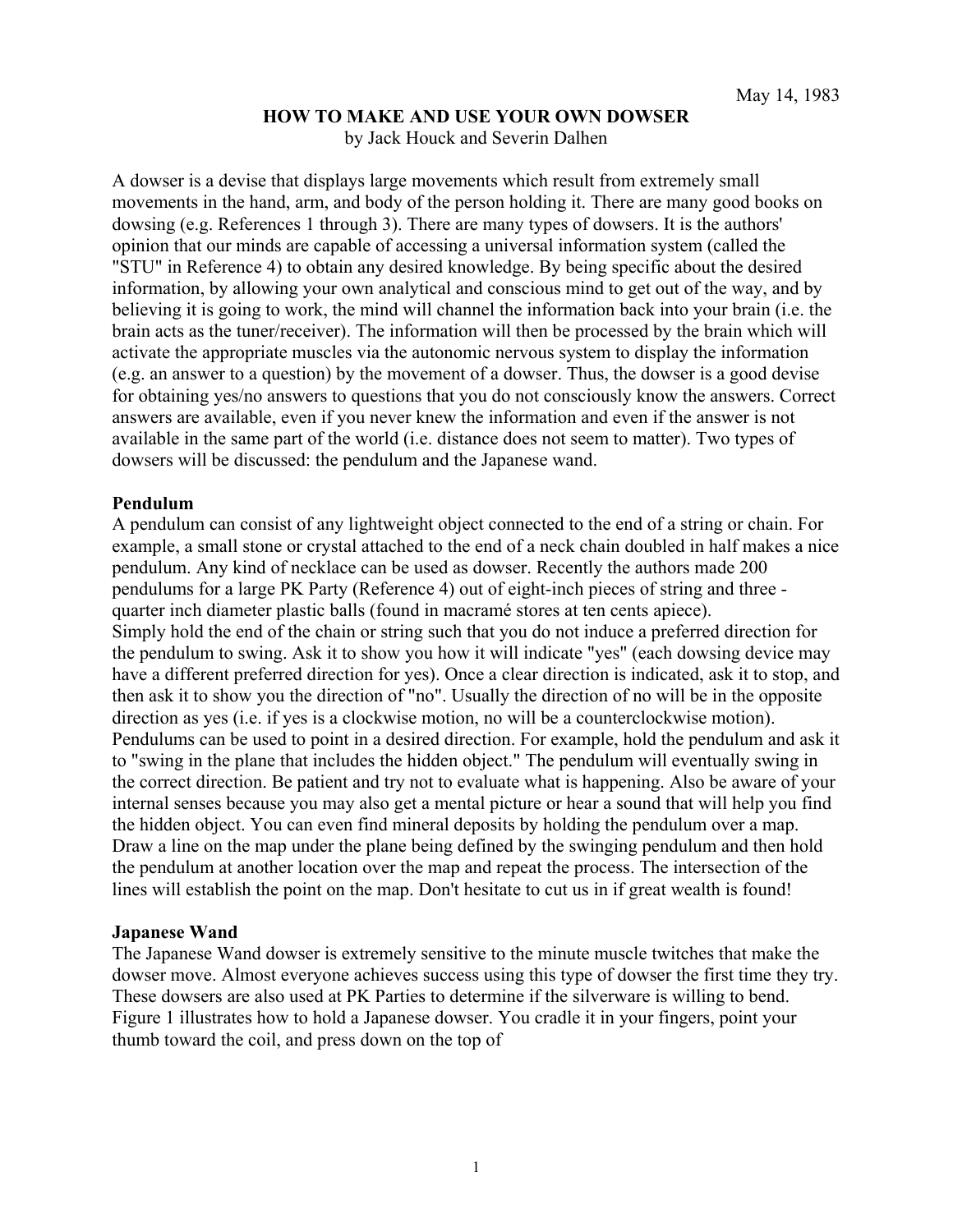

**Figure 1 Holding Japanese Dowser** 

the handle with your thumb. Then simply ask it to show you a yes, then a no, and you are ready to obtain yes/no answers to any questions.

The following materials are needed to make a Japanese dowsing rod:

1. A stiff copper pipe 14 inches long and 1/2 inch in diameter.

2. A 3 foot length of 1/16 inch (#504) piano wire (available in hobby and some hardware stores).

3. Two copper end caps that will enclose the 1/2 inch diameter copper pipe.

4. A 3/4 inch diameter wooden bead (available from macramé stores).

5. Epoxy glue.

6. Fiberglass resin.

7. Toothpick.

e. Waxed paper.

The following tools are useful in making these dowsers but there may be ways of getting around needing all of the tools:

1. Vise

- 2. Vise grips
- 3. Regular pliers
- 4. Long nose pliers
- 5. Paper towels to wipe up spills
- 6. Electric drill (optional)
- 7. Hacksaw
- 8. Metal file or grinder
- 9. Hammer
- 10. Knife

Figure 2 illustrates dowser dimensions. The following steps are used to manufacture a single dowser (for mass production, use your own ingenuity):

Step 1. Place the piano wire in the vise with 9 inches of the wire exposed on one side. Bend the exposed 9 inches into a sharp 90 degree bend. Pound the bend with the hammer on a hard surface to make it a sharp right angle. Remove the wire and secure the 14 inch piece of copper pipe in the vise with approximately 6 to 8 inches extending. Then, using the vise grips, clamp the 9 inch end of the piano wire to the top of the copper pipe extending from the vise as shown in Figure 3. Make sure the wire is clamped securely to the pipe. Then very carefully, bend the long end of the piano wire around the pipe 4 1/2 times. Do this slowly and keep the coil tight against the pipe as you wind it around. It is OK to use your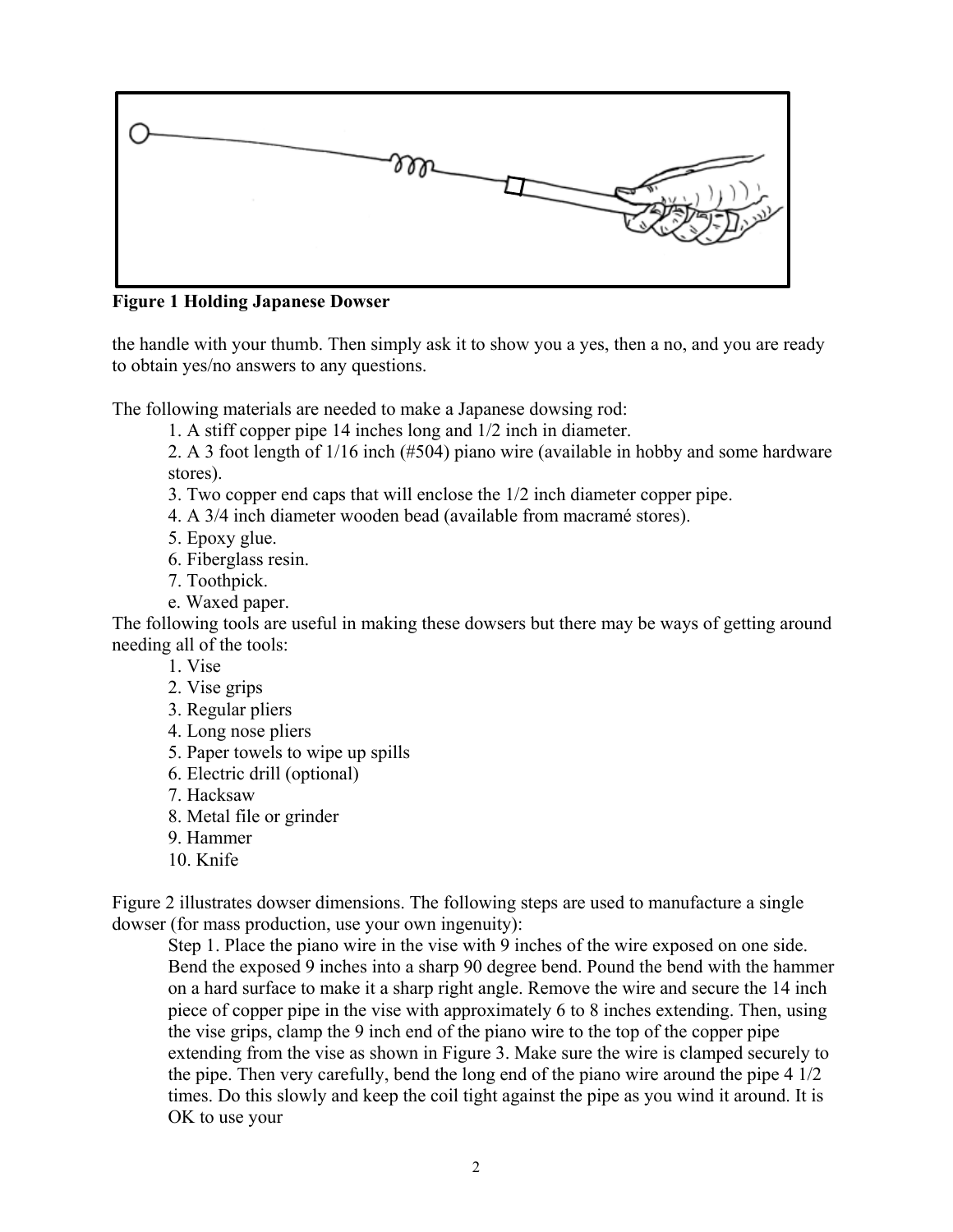

**Figure 2 Japanese Dowser Dimensions** 



**Figure 3 Coil Winding Setup** 

psychokinetic ability to soften the wire as you are bending it around the pipe. When you release the wire after 4 1/2 wraps around the pipe, it will uncoil a little resulting in three loops in the coil. Now another right angle must be put in the wire. Using the long nose pliers, hold the end of the coil at the bottom (i.e. same position as the 9 inch straight end of the wire). With the other pair of pliers, bend the wire 90 degrees such that the two straight sections of the wire are aligned.

Step 2. Cut a 6 inch length of copper pipe for the handle with the hacksaw.

Step 3. File the edges on the end of the pipe smooth. A grinder is useful for mass production.

Step 4. Drill a small hole through the center of the one of the copper end caps to act as a guide.

Step 5. Put the 9 inch end of the wire through the hole in the copper end cap, starting into the outside of the end cap.